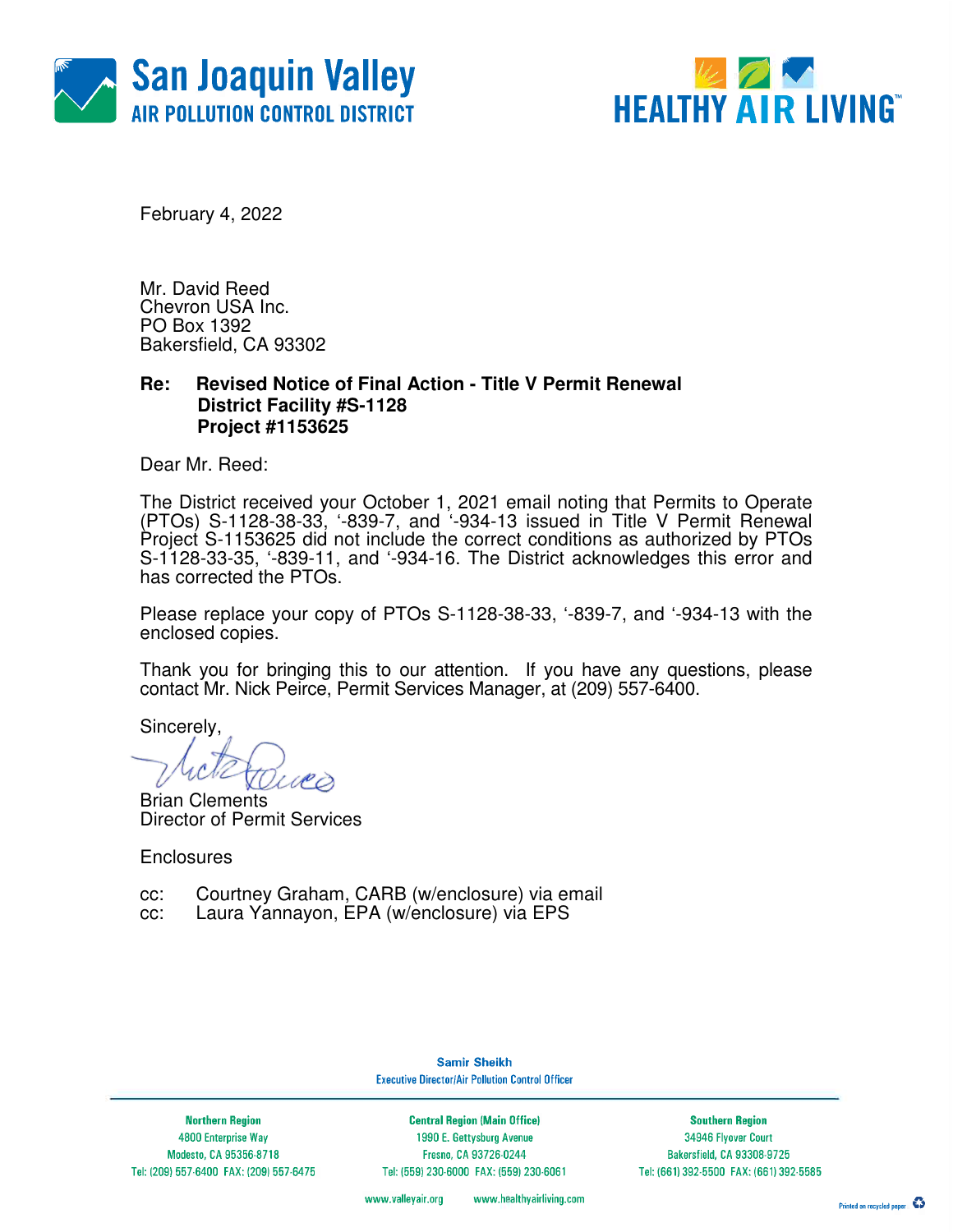### San Joaquin Valley Air Pollution Control District

#### **PERMIT UNIT:** S-1128-38-33 **EXPIRATION DATE:** 02/28/2026

#### **SECTION:** 25 **TOWNSHIP:** 31S **RANGE:** 22E

#### **EQUIPMENT DESCRIPTION:**

62.5 MMBTU/HR NATURAL GAS/VAPOR RECOVERY GAS-FIRED STEAM GENERATOR (1Y 94) WITH NORTH AMERICAN GLE LOW NOX BURNER, AND FLUE GAS RECIRCULATION (1Y)

### **PERMIT UNIT REQUIREMENTS**

- 1. This unit is subject to Steam Generator General Conditions, Steam Generator Dormant Emissions Unit Conditions, Steam Generator Fuel Monitoring Conditions, Steam Generator Source Testing Conditions, and Steam Generator Periodic Monitoring Conditions on the facility wide permit S-1128-0. Deviations from a standard condition shall be reported under the applicable condition in S-1128-0. [District Rule 2520] Federally Enforceable Through Title V Permit
- 2. Permittee shall submit written notification to the District upon designating the unit as dormant or active. [District Rule 2080] Federally Enforceable Through Title V Permit
- 3. The sulfur content of fuel combusted shall not exceed 5 grains-S per 100 scf. [District Rule 4320] Federally Enforceable Through Title V Permit
- 4. Sulfur compound emissions shall not exceed 0.2% by volume, 2000 ppmv, on a dry basis averaged over 15 consecutive minutes. [County Rules 404 (Madera), 406 (Fresno), and 407 (Kings, Merced, San Joaquin, Tulare, Kern, and Stanislaus)] Federally Enforceable Through Title V Permit
- 5. This equipment is approved to be operated at the following locations: Sec. 25, T31S/R22E; NE/4, NW/4, SE/4, SW/4 of Sec. 1, T30S/R21E; SW/4 of Sec. 36, T29S/R21E; and the SE/4 of Sec. 35, T29S/R21E. [District Rule 2201] Federally Enforceable Through Title V Permit
- 6. The permittee shall notify the District Compliance Division of each location at which the operation is located in excess of 24 hours. Such notification shall be made no later than 48 hours after starting operation at the location. [District Rule 2201] Federally Enforceable Through Title V Permit
- 7. Only PUC-quality natural gas or a combination of natural gas and vapor recovery gas shall be used as fuel. [District Rule 2201] Federally Enforceable Through Title V Permit
- 8. The combined PM10 emission rate for steam generators S-1128-38 and -158 shall not exceed 21.0 lb/day whenever steam generator S-1128-38 is at any of the following locations: Sec. 26, T32S/R23E; NE/4, NW/4, SE/4, SW/4 of Sec. 1, T30S/R21E; SW/4 of Sec. 36, T29S/R21E; and the SE/4 of Sec. 35, T29S/R21E. [District Rule 2201] Federally Enforceable Through Title V Permit
- 9. Permittee shall maintain records of fuel type, quantity, and results of monthly vapor recovery gas sulfur analyses, and such records shall be retained on site for a period of at least five years and shall be made readily available for District inspection upon request. [District Rule 2201] Federally Enforceable Through Title V Permit
- 10. Permittee shall maintain records of the dates, locations, and daily fuel consumption for steam generators S-1128-38 and -158, and such records shall be retained on site for a period of at least five years and shall be made readily available for District inspection upon request. [District Rule 2201] Federally Enforceable Through Title V Permit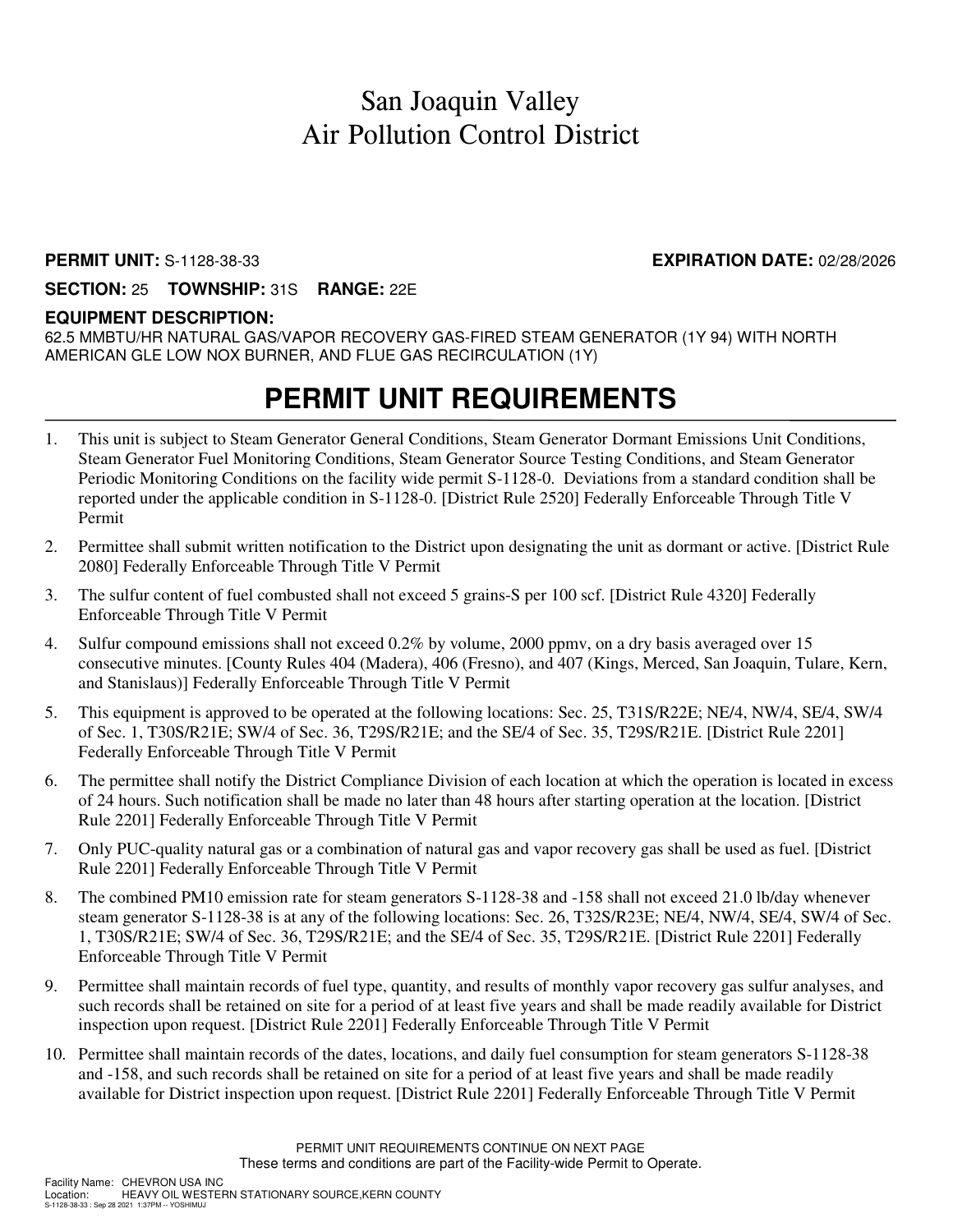Permit Unit Requirements for S-1128-38-33 (continued) **Page 2** of 2

- 11. Emissions from the steam generator shall not exceed any of the following limits: 0.0143 lb-SOx/MMBtu, 0.014 lb-PM10/MMBtu, or 0.003 lb-VOC/MMBtu. [District Rule 2201] Federally Enforceable Through Title V Permit
- 12. Except during start-up and shutdown periods emissions from the steam generator shall not exceed any of the following limits: 15 ppmvd NOx @ 3% O2 or 0.0182 lb-NOx/MMBtu or 29 ppmvd CO @ 3% O2 or 0.021 lb-CO/MMBtu. [District Rules 2201, 4301, 5.2, 4305, 5.1, and 4306, 5.1] Federally Enforceable Through Title V Permit
- 13. During start-up and shutdown periods emissions from the steam generator shall not exceed either of the following limits: 0.1 lb-NOx/MMBtu or 0.084 lb-CO/MMBtu. [District Rule 2201] Federally Enforceable Through Title V Permit
- 14. Maximum emissions from the steam generator, including start-up and shutdown, shall not exceed any of the following limits: 54.0 lb-NOx/day, 9,965 lb-NOx/yr, 31.5 lb-CO/day, and 11,498 lb-CO/yr. [District Rule 2201] Federally Enforceable Through Title V Permit
- 15. Permittee shall measure and record, at least monthly, the sulfur content and BTU content of the TEOR/TVC gas incinerated in this unit. [District Rule 2201 and 4406] Federally Enforceable Through Title V Permit
- 16. Permittee shall measure and record the fuel gas sulfur content and BTU content at the time of NOx testing, except for natural gas purchased from a PUC regulated utility. [District Rule 2201 and 4406] Federally Enforceable Through Title V Permit
- 17. Permittee shall maintain with the permit a current listing of all TEOR and TVC gas systems providing vapors to this steam generator and shall make such listing readily available for District inspection upon request [District Rule 2201] Federally Enforceable Through Title V Permit
- 18. Permittee shall maintain daily records of volume of fuel gas burned, TEOR and TVC gas incinerated, and permit number(s) of systems providing gas for incineration. [District Rule 2201] Federally Enforceable Through Title V Permit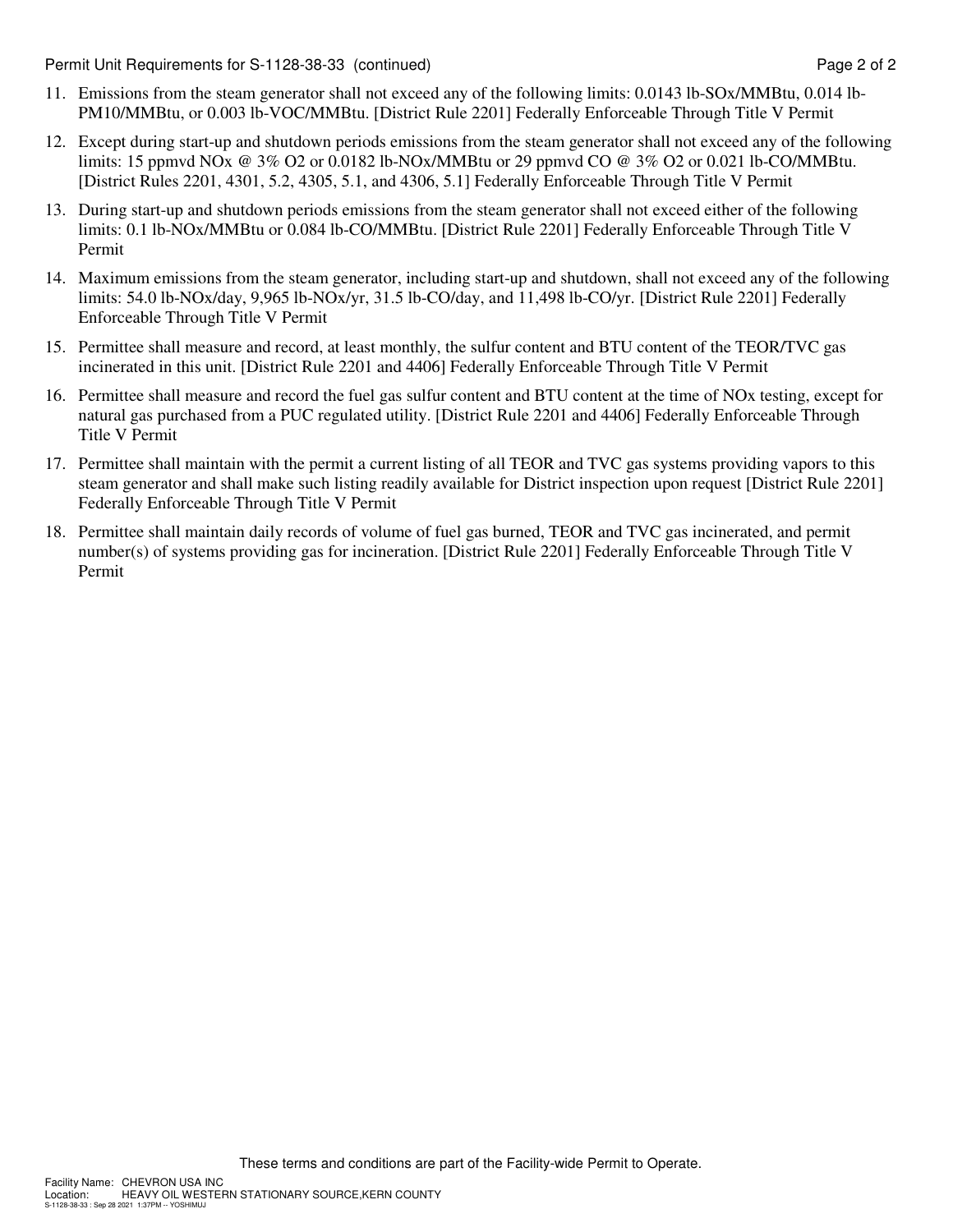### San Joaquin Valley Air Pollution Control District

#### **PERMIT UNIT:** S-1128-839-7 **EXPIRATION DATE:** 02/28/2026

#### **EQUIPMENT DESCRIPTION:** 5 UNCONTROLLED CYCLIC WELLS

# **PERMIT UNIT REQUIREMENTS**

- 1. All wells authorized by this permit to operate shall be located more than 1000 feet from an existing well vent vapor recovery system operated by the company. [District Rule 4401, 4.4.1] Federally Enforceable Through Title V Permit
- 2. Permittee shall maintain a current well roster of all uncontrolled cyclic wells, and such roster shall be made readily available for District inspection upon request. [District Rules 2520] Federally Enforceable Through Title V Permit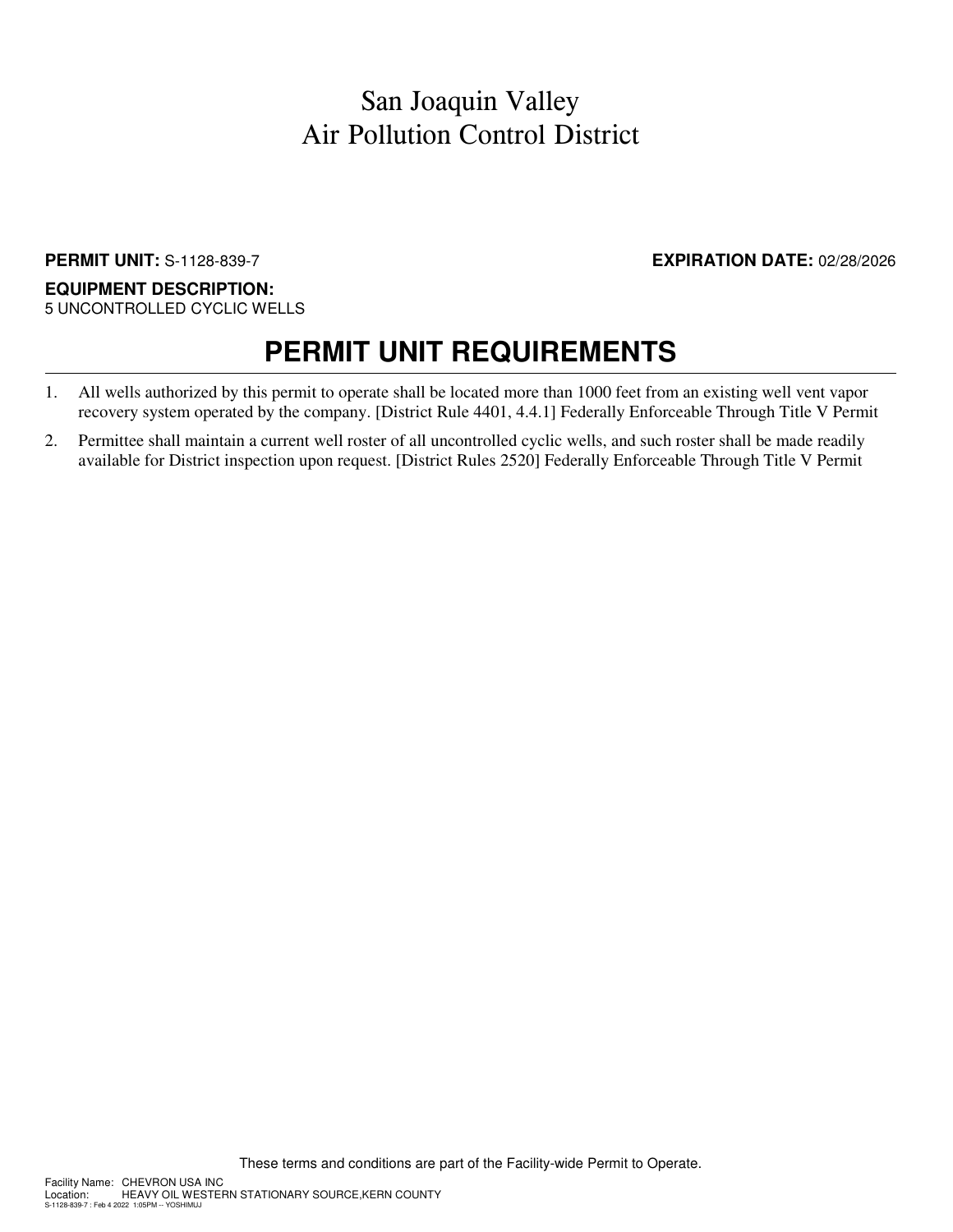### San Joaquin Valley Air Pollution Control District

#### **PERMIT UNIT:** S-1128-934-13 **EXPIRATION DATE:** 02/28/2026

**SECTION:** 31 **TOWNSHIP:** 29S **RANGE:** 22E

### **EQUIPMENT DESCRIPTION:**

14.8 MMBTU/HR FLARE WITH CONTINUOUS NATURAL GAS/LPG PILOT INCINERATING PRODUCED GAS

## **PERMIT UNIT REQUIREMENTS**

- 1. Flares shall be designed for and operated with no visible emissions, except for periods not to exceed a total of 5 minutes during any 2 consecutive hours. [40 CFR 60.18(c)(1)] Federally Enforceable Through Title V Permit
- 2. Demonstration of compliance with the visible emissions limit of this permit shall be conducted using EPA Method 22. Upon District request, a two hour observation shall be conducted.  $[40 \text{ CFR } 60.18(f)(1)]$  Federally Enforceable Through Title V Permit
- 3. This flare shall be inspected every two weeks while in operation for visible emissions. The observation period shall be 15 minutes. If visible emissions are observed, corrective action shall be taken. If visible emissions continue, an EPA Method 9 test shall be conducted within 72 hours. [District Rule 2520, 9.4.2] Federally Enforceable Through Title V Permit
- 4. The flare shall be operated according to the manufacturer's specifications, a copy of which shall be maintained on site. [District Rule 2520, 9.4.2] Federally Enforceable Through Title V Permit
- 5. Flares shall only be used with the net heating value of the gas being combusted being 200 Btu/scf or greater if the flare is non-assisted; or with the net heating value of the gas being combusted being 300 Btu/scf or greater if the flare is airassisted or steam-assisted. [40 CFR 60.18 (c)(3)] Federally Enforceable Through Title V Permit
- 6. The higher heating value (hhv) of the gas being combusted in a flare shall be calculated annually, pursuant to 40 CFR 60.18(f)(3) and using EPA Method 18, ASTM D1946, and ASTM D2382. [40 CFR 60.18 (f)(3-6)] Federally Enforceable Through Title V Permit
- 7. Nonassisted and steam-assisted flares shall be operated with an exit velocity, as determined by the methods specified in 40 CFR 60.18 (f)(4), less than 60 ft/sec, except as provided in 40 CFR 60.18 (c)(4)(ii) and (iii). [40 CFR 60.18  $(c)(4)(i)$ ] Federally Enforceable Through Title V Permit
- 8. Nonassisted and steam-assisted flares may be operated with an exit velocity, as determined by the methods specified in 40 CFR 60.18 (f)(4), equal to or greater than 60 ft/sec, but less than 400 ft/sec if the net heating value of the gas being combusted is greater than 1,000 Btu/scf. [40 CFR 60.18 (c)(4)(ii)] Federally Enforceable Through Title V Permit
- 9. Nonassisted and steam-assisted flares may be operated with an exit velocity, as determined by the methods specified in 40 CFR 60.18 (f)(4), less than the velocity, Vmax, as determined by the equation specified in paragraph 40 CFR 60.18 (f)(5), and less than 400 ft/sec. [40 CFR 60.18 (c)(4)(iii)] Federally Enforceable Through Title V Permit
- 10. The actual exit velocity of a flare shall be determined by dividing the volumetric flowrate (in units of standard temperature and pressure), as determined by Reference Methods 2, 2A, 2C, or 2D as appropriate; by the unobstructed (free) cross sectional area of the flare tip. [40 CFR 60.18 (f)(4)] Federally Enforceable Through Title V Permit

HEAVY OIL WESTERN STATIONARY SOURCE, KERN COUNTY

S-1128-934-13 : Oct 1 2021 1:00PM -- YOSHIMUJ